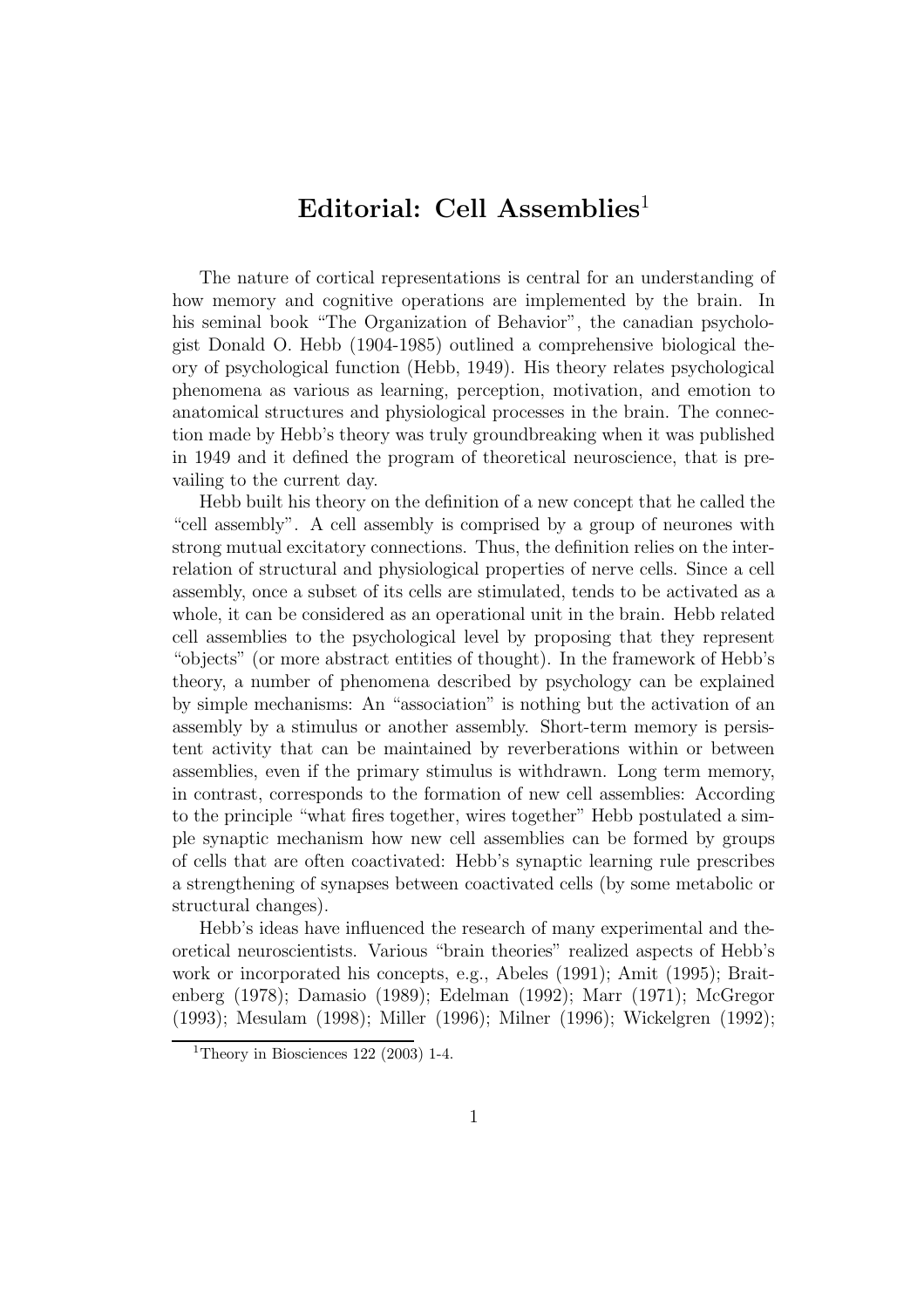Palm  $(1982)$ ; Palm and Aertsen  $(1986)$ ; Pulvermüller  $(1992)$ ; Shaw et al. (1985). Parts of Hebb's ideas have also been formalized mathematically: For instance, the main properties of assemblies can be well studied in formal associative memories (Steinbuch, 1961; Willshaw et al., 1969; Palm, 1982; Hopfield, 1982; Amit, 1988; Bienenstock, 1994). To track down the traces of cell assemblies in physiological data, however, turned out to be difficult. For a long time the required techniques of multiple single-unit recording and multivariate data analysis were just unavailable. Nonetheless, advanced techniques to validate the cooperation of cells have been developed meanwhile (Nicolelis and De Schutter, 2001), such that evidence for Hebbian cell assemblies and associated learning mechanisms is now accumulating. Indeed, multiple single-unit recordings revealed that the coordination of cell firing in cortical networks is more intricate than expected. Cell assemblies could manifest themselfes, at least in principle, in covariances between firing rates. However, as it turned out, also the precise relative firing times and temporal correlations in neural ensembles seem to be important for coding and synaptic plasticity (Abeles, 1991; Aertsen et al., 1989; Gerstein et al., 1989; Singer and Gray, 1995; Eckhorn, 1999; van Hemmen and Senn, 2002). These observations led to a shift in paradigm from the study of rate coding mechanisms to spike based coding in the neurosciences during the last 15 years. Still, also in this quickly developing new field of research, cell assemblies provided a background for a multitude of studies on, for instance, synchronized oscillations as a tentative solution for the "binding problem" in perception (for reviews, cf. Singer and Gray (1995); Eckhorn (1999)) or, more recently, spike-time dependent synaptic plasticity as a variant of the Hebbian learning rule (cf., van Hemmen and Senn (2002); Bi and Poo (2001)).

Nonetheless, it seems that the various fields of research dealing with subjects related to cell assemblies –formal associative memories, synchronized oscillations, and synaptic learning rules– went separate ways, and the goal of an integrative neurobiological brain theory gradually disappeared from their foci. The purpose of this special issue of Theory in Biosciences is to provide a survey of recent results in the different mentioned fields with respect to developing a brain theory of cell assemblies. A collection of papers is presented that discuss cell assemblies in conceptual or integrative frameworks. Several of the contributions concentrate on biologically motivated associative networks for perception and memory processes in large scale cortical systems. Complementary works target on a diversity of topics, such as formal aspects of spatio-temporal correlations in assemblies, the impact of attention on recognition processes and behavior, and the realization of basic neural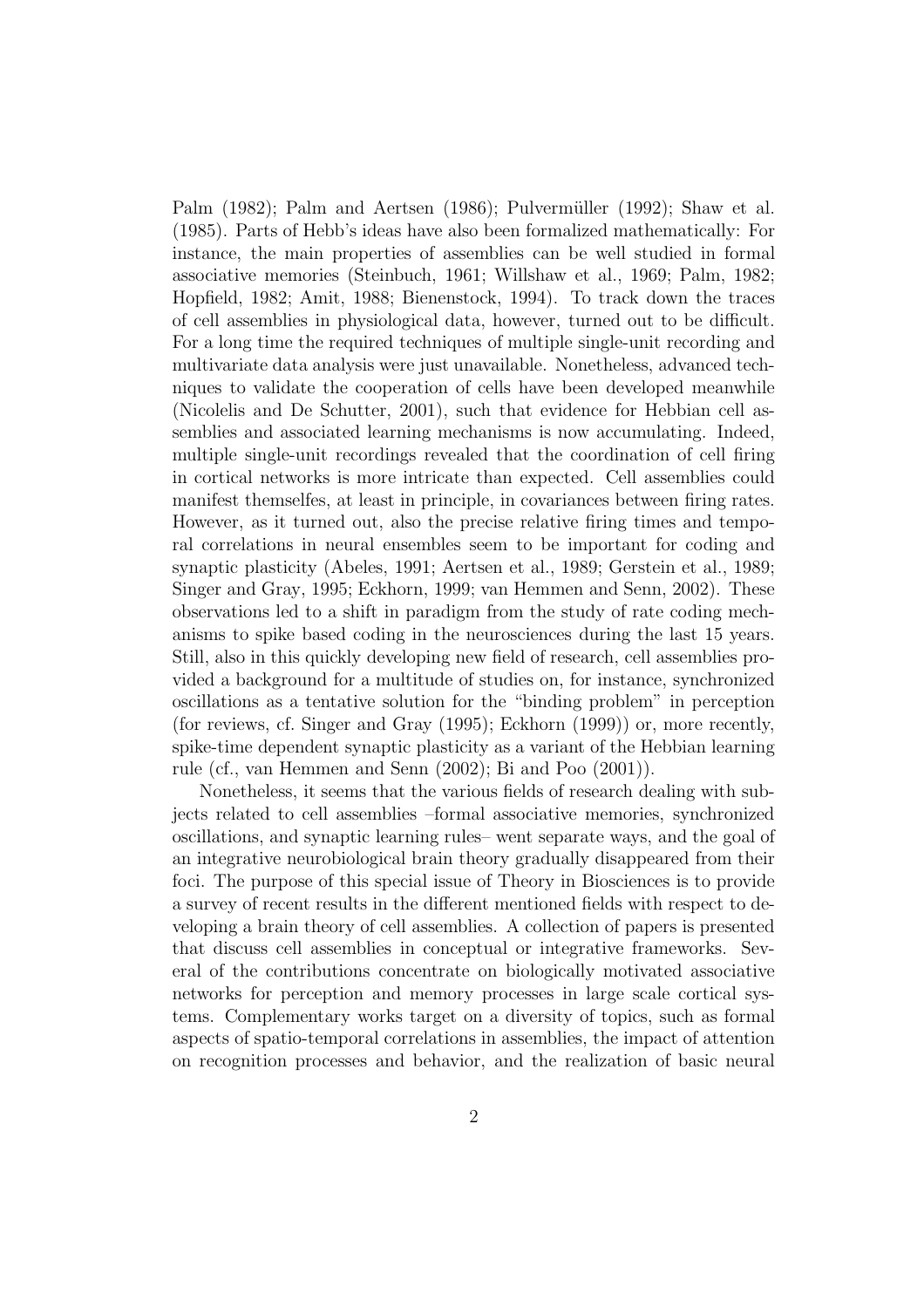mechanisms for grammar and language. Part of the contributions have been presented at a workshop on cell assemblies, organized by the editors at the 12th Computational Neuroscience Conference, CNS 2002, Chicago, IL. The incentive for this special issue was to convey recent theoretical and experimental work investigating and elaborating theories of cell assemblies. We hope the compiled studies can inspire those thinking about how brain function and mechanisms relate and that, ultimately, the results presented may contribute to a neurobiological theory of cognition.

> Thomas Wennekers<sup>1</sup> Friedrich Sommer<sup>2</sup> Ad Aertsen<sup>3</sup> <sup>1</sup>Max Planck Institute for Mathematics in the Sciences, Germany <sup>2</sup>Redwood Neuroscience Institute, USA <sup>3</sup>University of Freiburg, Germany

## References

- Abeles, M. (1991) Corticonics: Neural Circuits of the Cerebral Cortex. Cambridge University Press, Cambridge, UK.
- Aertsen, A. M. H. J., Gerstein, G. L., Habib, M. K., Palm, G., and Adrian, E. D. (1989) Dynamics of neuronal firing correlation: Modulation of "effective connectivity". J. Neurophysiol. 61:900–917.
- Amit, D. J. (1995) The Hebbian paradigm reintegrated: Local reverberations as internal representations. Beh. Brain Sci. 18:617 – 657.
- Amit, D.J. (1988) Modeling Brain Function. Cambridge University Press, Cambridge UK.
- Bienenstock, E. (1994) A model of neocortex. Network 6:179–224.
- Bi G-q, and Poo M-m (2001) Synaptic modification by correlated activity: Hebb's postulate revisited. Annu. Rev. Neurosci. 24:139–166.
- Braitenberg, V. (1978) Cell assemblies in the cerebral cortex. In Heim, R. and Palm, G., editors, Theoretical approaches to complex systems, pages 171–188. Springer, Berlin.
- Damasio, A. R. (1989) Time-locked multiregional retroactivation: A systemslevel proposal for the neural substrates of recall and recognition. Cognition 33:25-62.
- Eckhorn, R. (1999) Neural mechanisms of scene segmentation: Recordings from the visual cortex suggest basic circuits for linking field models. IEEE Trans. Neural Networks 10:464–479.